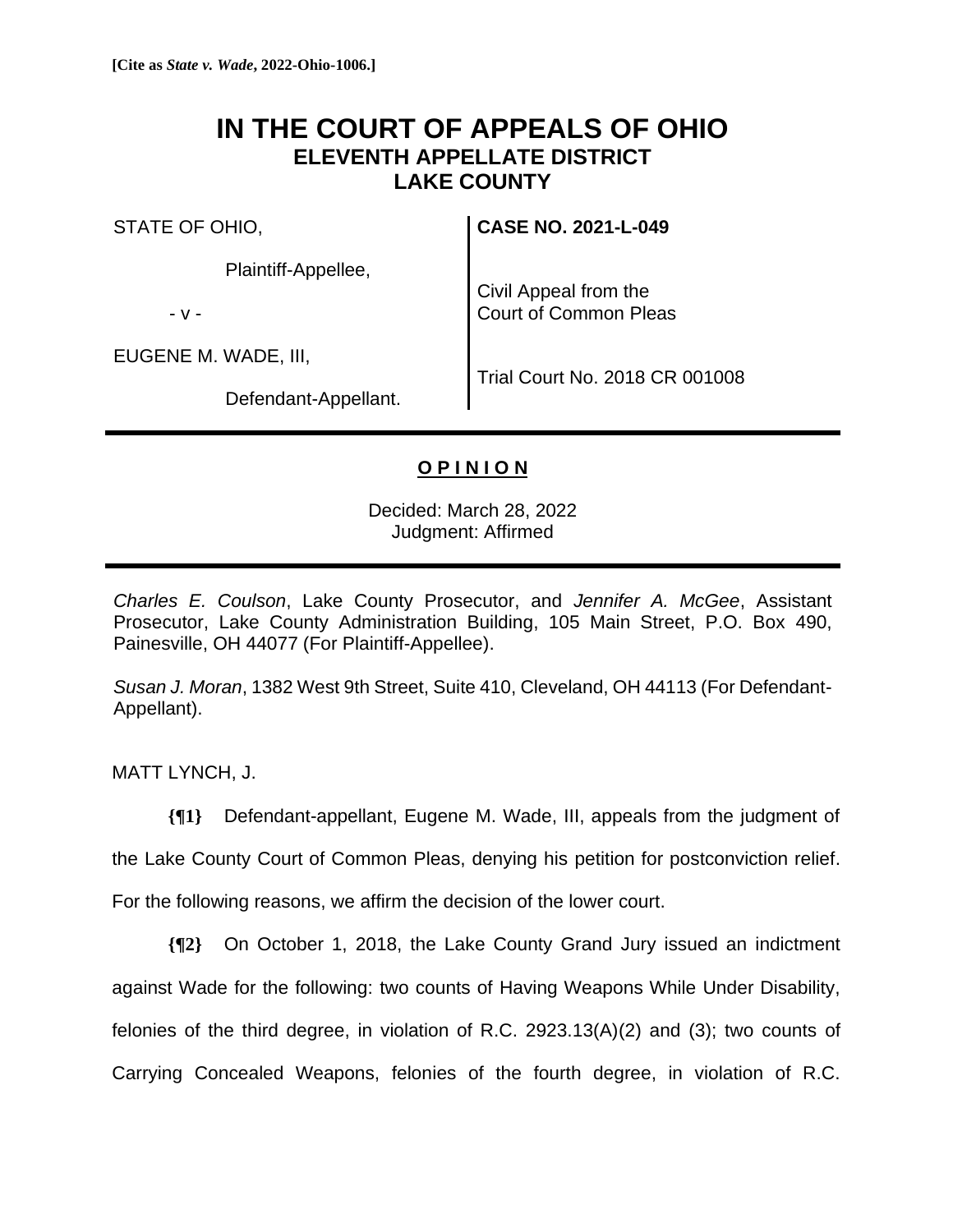2923.12(A)(2); Illegal Possession of Firearm in Liquor Permit Premises, a felony of the fifth degree in violation of R.C. 2923.121(A); two counts of Discharge of Firearm on or Near Prohibited Premises, felonies of the first and third degree, in violation of R.C. 2923.162(A)(3); four counts of Felonious Assault, felonies of the second degree, in violation of R.C. 2903.11(A)(1) and (2); and three counts of Attempted Murder, felonies of the first degree, in violation of R.C. 2923.02(A) and 2903.02(A). Accompanying firearm specifications were also included in the indictment.

**{¶3}** A jury trial was held on April 16-19, 2019. On April 16, the State sought and the court granted an arrest warrant for a witness, Christina Askew, due to her failure to appear pursuant to a subpoena.

**{¶4}** At trial, Ray'Mond Askew testified that he, his sister Christina Askew, and their cousin Janelle Dowdy, went to a bar, the Lake Dine and Dance, to pick up a food order. While they were there, Wade entered the bar with his friend, Tyler Kelly. Ray'Mond testified that Wade gave him a "weird look," did not speak with him or Christina, and spoke briefly with Dowdy, whom he had dated. Ray'Mond, Christina, and Dowdy left the bar and went to their car. Ray'Mond testified that he observed Wade standing at the door of the bar as they were driving away and Ray'Mond, who was in the back seat, ducked down because he "didn't know what was going to happen." He did not observe anyone else in the parking lot at that time. As they were turning onto the street, Ray'Mond heard two gunshots and Dowdy screamed "I'm shot." Dowdy subsequently received medical treatment for a gunshot wound to her leg.

**{¶5}** Wade's friend, Kelly, testified that she went with Wade to the bar on the night of the shooting. While at the bar, she used the restroom, and when she returned,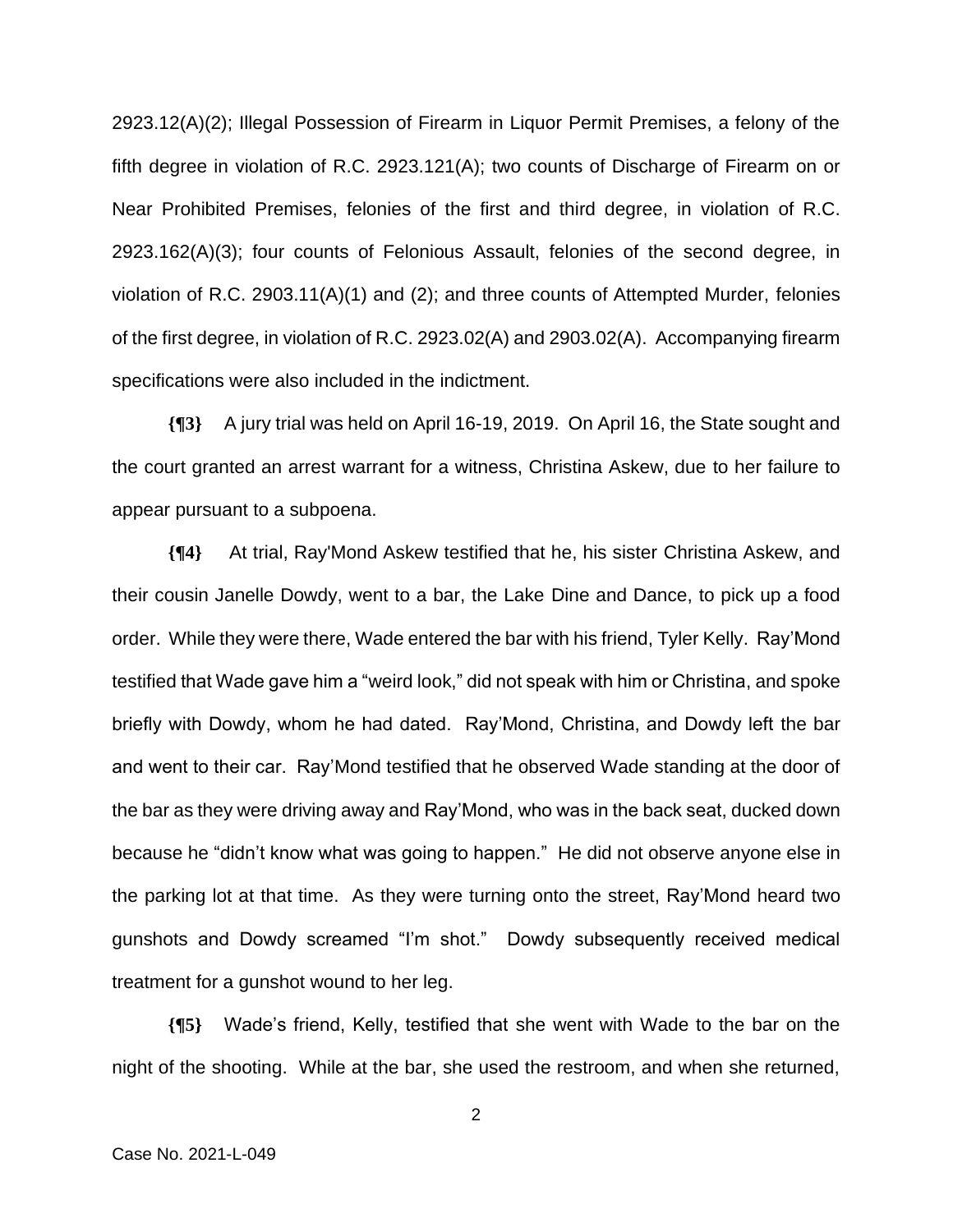Wade and the other three were no longer present in the bar or the parking lot.

**{¶6}** 911 calls made at the time of the shooting were played, in which a female voice purporting to be Christina's based on the context and circumstances, stated "Eugene Wade just shot my car up and he just shot my friend" at the Lake Dine and Dance. She identified that Dowdy was shot in the leg and that she saw "Eugene Wade \* \* \* with [her] own two eyes, shoot at" the vehicle. A recording of a phone call that took place between Christina and her child's father, who was incarcerated, around the time she was leaving the bar, was also played. In that call, after conversation about other topics, Christina yelled "G [a nickname for Eugene] just shot my car up. \* \* \* G just shot Janelle."

**{¶7}** Video evidence was presented from over a dozen cameras at the bar on the night of the shooting. It showed the parties behaving consistently with Kelly's and Ray'Mond's testimony. The person identified as Wade in their testimony can be seen exiting the bar behind Christina, Ray'Mond, and Dowdy, standing in the doorway, chasing after the vehicle toward the road, where the shooting was alleged to have taken place, and then running from the property.

**{¶8}** Following the shooting, police discovered a bullet fragment in the road near the bar. A forensic analyst from the Lake County Crime Lab testified that the marks in the vehicle driven by Dowdy were consistent with bullet holes and that she discovered a fragment consistent with a copper jacket of a bullet in the vehicle.

**{¶9}** At the close of the State's case, the defense moved for acquittal pursuant to Civ.R. 29, which was denied. The defense then rested without presenting witnesses and renewed the Rule 29 motion, which was denied. Wade was convicted of all counts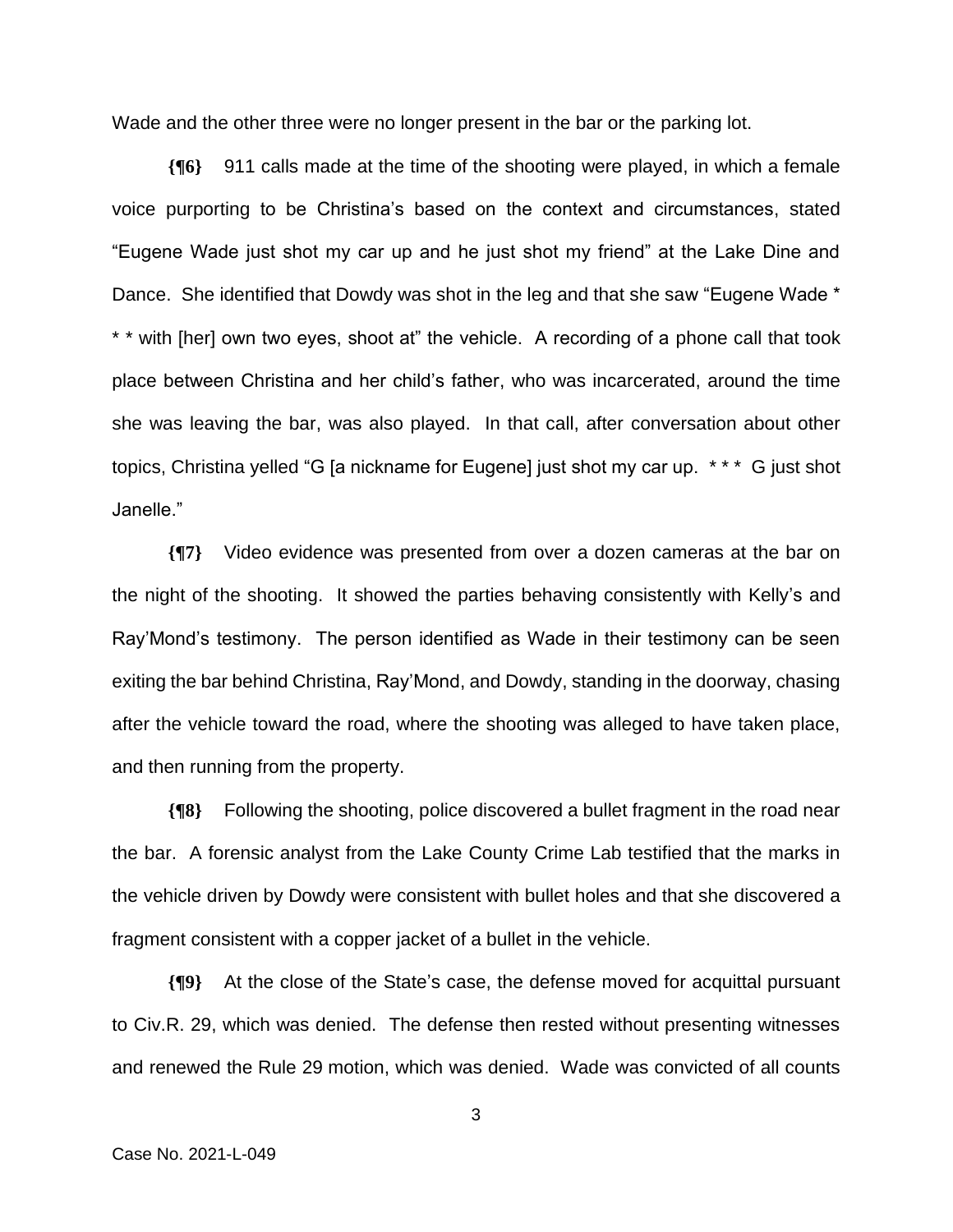as charged in the indictment except for the three counts of Attempted Murder for which he was acquitted.

**{¶10}** A sentencing hearing was held on June 3, 2019. The court ordered Wade to serve an aggregate prison sentence of twenty years in prison. This sentence was memorialized in a June 17, 2019 Judgment Entry of Sentence.

**{¶11}** Wade appealed to this court, raising issues relating to the admission of certain unauthenticated recordings and hearsay statements, and the weight and sufficiency of the evidence supporting the convictions. This court affirmed Wade's convictions. *State v. Wade*, 11th Dist. Lake No. 2019-L-065, 2020-Ohio-2894. He subsequently filed a motion for reopening arguing ineffectiveness of appellate counsel for failure to raise issues involving sentencing, merger, and failure of the State to present sufficient evidence regarding the 911 caller's identity. The motion was denied.

**{¶12}** On August 21, 2020, Wade filed a Petition for Post-Conviction Relief, arguing that he received ineffective assistance of counsel due to the failure to use exculpatory video of Dowdy accusing a shooter other than Wade, failure to secure her attendance at trial, and failure to cross-examine witnesses about her statements. It also argued the State engaged in prosecutorial misconduct when it made false statements about the video and that Dowdy did not identify another suspect. The State filed a response in which it argued that the petition was barred by the doctrine of res judicata and, alternatively, that the record did not demonstrate ineffective assistance of counsel nor that the State failed to disclose evidence.

**{¶13}** On April 2, 2021, the trial court issued a Judgment Entry denying Wade's Petition for Post-Conviction Relief. It found that the doctrine of res judicata applied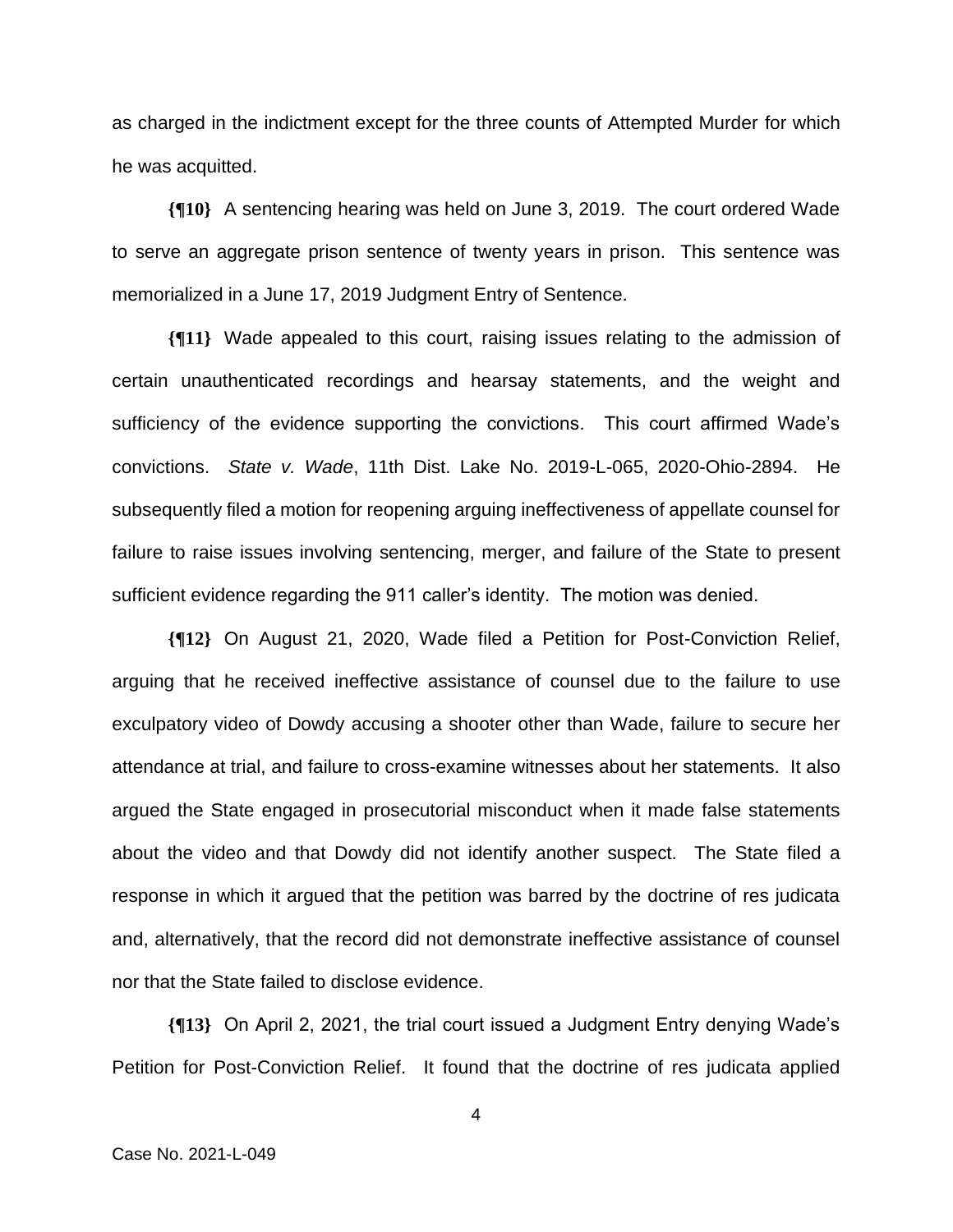because he failed to previously raise the issue of ineffective assistance of counsel in his direct appeal as well as in his application for reopening and that the issues raised relied on information within the trial court record at the time of the appeal.

**{¶14}** Wade timely appeals and raises the following assignments of error:

**{¶15}** "[1.] Appellant was denied effective assistance of counsel, due process, and the right to a fair trial, when his counsel failed to utilize the exculpatory statements of the victim, failed to secure her attendance at trial with a subpoena; failed to examine/cross-examine witnesses regarding exculpatory evidence and failed to correct the State's misstatement of the evidence to the jury and trial court, as guaranteed by the Sixth Amendment to the United States Constitution and Article I, Section 10, Ohio Constitution.

**{¶16}** "[2.] Appellant was denied due process and a fair and impartial trial as guaranteed by the 5th, 6th, and 14th amendments of the U.S. Constitution and Article I § 16 of the Ohio Constitution based on prosecutorial misconduct."

**{¶17}** In his first assignment of error, Wade argues that trial counsel was ineffective by failing to utilize exculpatory statements of the victim, Janelle Dowdy; failing to secure her attendance at trial with a subpoena; and failing to examine witnesses regarding this issue. He contends that the trial court erred in finding these arguments barred by res judicata since the video of Dowdy's statements was not part of the record and this argument could not have been raised on direct appeal. The State argues that "these claims could have been raised during trial proceedings or through new counsel upon direct appeal without resort to evidence outside the record as the evidence Appellant proffered in his petition was fully discussed on the record during Appellant's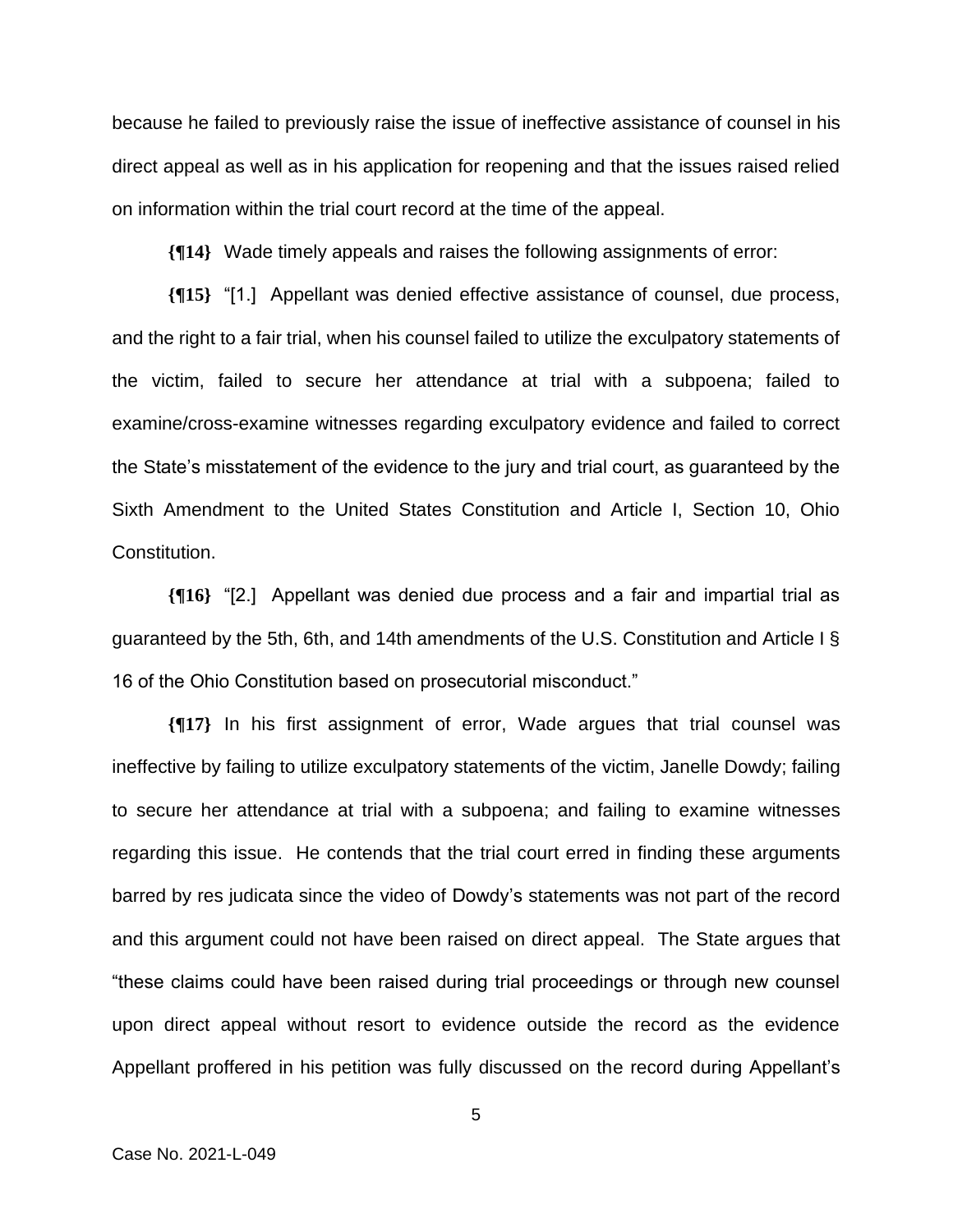trial."

**{¶18}** "Any person who has been convicted of a criminal offense \* \* \* and who claims that there was such a denial or infringement of the person's rights as to render the judgment void or voidable under the Ohio Constitution or the Constitution of the United States" may "file a petition in the court that imposed sentence, stating the grounds for relief relied upon, and asking the court to vacate or set aside the judgment or sentence or to grant other appropriate relief." R.C. 2953.21(A)(1)(a)(i). Generally, an abuse of discretion standard of review is applied to a trial court's decision to dismiss a petition for postconviction relief without a hearing. *State v. Parks*, 11th Dist. Lake No. 2021-L-021, 2021-Ohio-2883, ¶ 10. "However, if a trial court denies a petition on legal grounds, e.g., by application of the doctrine of res judicata, this court's review is de novo." *State v. Davies,* 11th Dist. Ashtabula No. 2017-A-0013, 2017-Ohio-7961, ¶ 12.

**{¶19}** "Where ineffective assistance of counsel is alleged in a petition for postconviction relief, the defendant, in order to secure a hearing on his petition, must proffer evidence which, if believed, would establish not only that his trial counsel had substantially violated at least one of a defense attorney's essential duties to his client but also that said violation was prejudicial to the defendant." *State v. Cole*, 2 Ohio St.3d 112, 114, 443 N.E.2d 169 (1982).

**{¶20}** In the present matter, the trial court found that the petition was barred by the doctrine of res judicata because there was evidence in the record that would have allowed this issue to be raised in a direct appeal. "Under the doctrine of res judicata, a defendant cannot raise an issue in a postconviction petition if he or she *raised or could have* raised the issue at the trial that resulted in that judgment of conviction or on an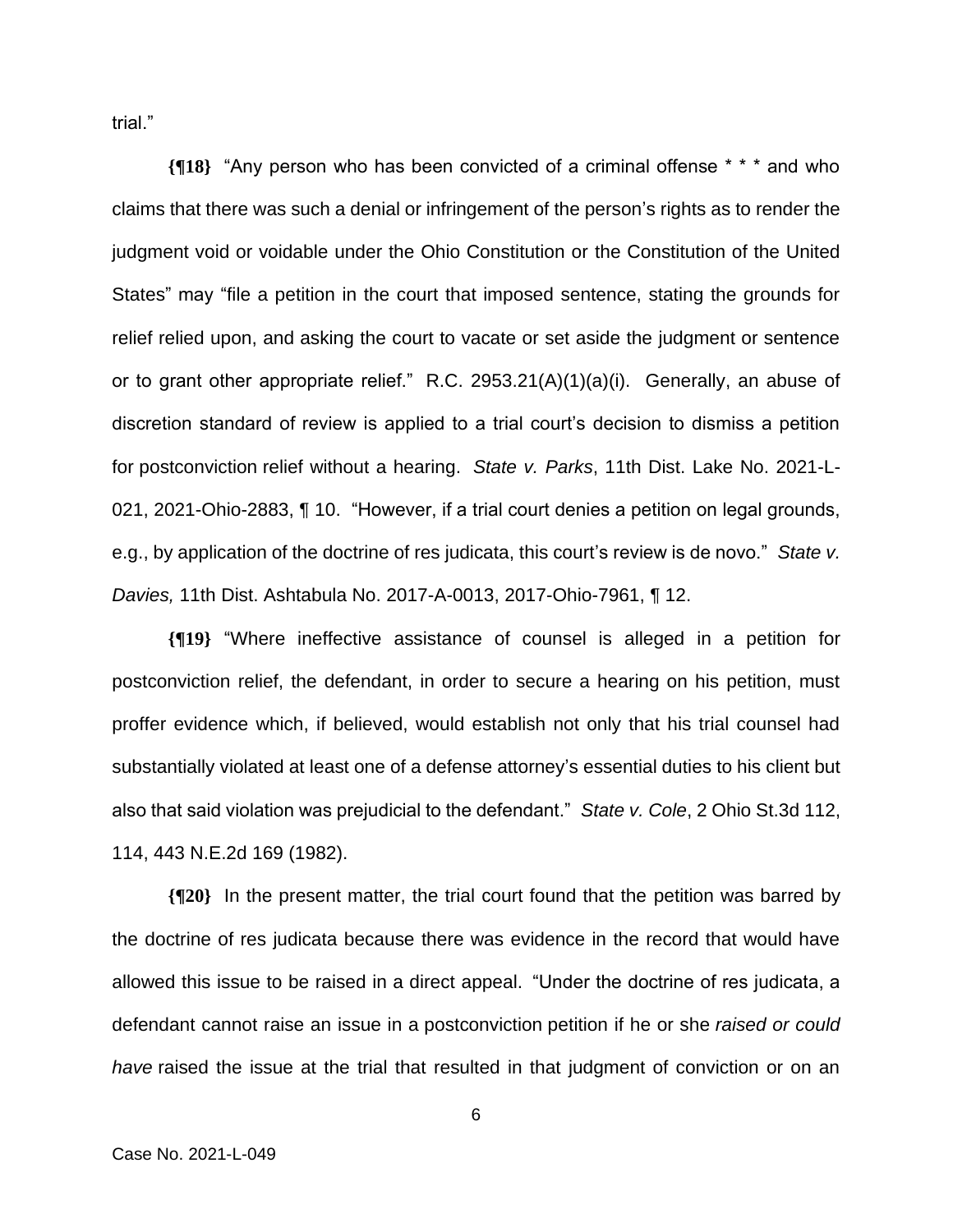appeal from that judgment." *State v. Jackson*, 141 Ohio St.3d 171, 2014-Ohio-3707, 23 N.E.3d 1023, ¶ 92; *Cole* at the syllabus ("[w]here defendant, represented by new counsel upon direct appeal, fails to raise therein the issue of competent trial counsel and said issue could fairly have been determined without resort to evidence *dehors* the record, *res judicata* is a proper basis for dismissing defendant's petition for postconviction relief").

**{¶21}** The subject of dispute here is whether there was evidence in the record that would have allowed this claim to be presented on direct appeal. As this court has observed, "[w]here a claim of ineffective assistance of counsel is based on evidence that is outside of the record, it is \* \* \* properly pursued in a petition for post-conviction relief since such a claim is 'impossible to resolve on direct appeal.'" (Citation omitted.) *State v. Hall*, 11th Dist. Lake Nos. 2019-L-027 and 2019-L-031, 2019-Ohio-4000, ¶ 21.

**{¶22}** The evidence in question is an interview conducted with Dowdy. In that interview, a video of which was made part of the record during the post-conviction stage, Dowdy stated that she was unaware who the shooter was, did not remember much about the shooting, and denied multiple times that Wade was the shooter. She identified that the shooter was wearing a black hoodie and pants. The video was not played for the jury at trial or presented as an exhibit. Discovery records filed with the court show that the State did provide to the defense the recording of the foregoing interview with Dowdy, as well as her initial interview. Further, at trial, defense counsel questioned Detective Hren whether he was aware that there was an identification of a suspect being "someone in a black hoodie." He denied being aware of this. Following that testimony, counsel approached the bench and the prosecutor stated the following:

> The question Mr. Deeb [defense counsel] just asked of Detective Hren, I believe, Mr. Deeb is referring to an interview of Janelle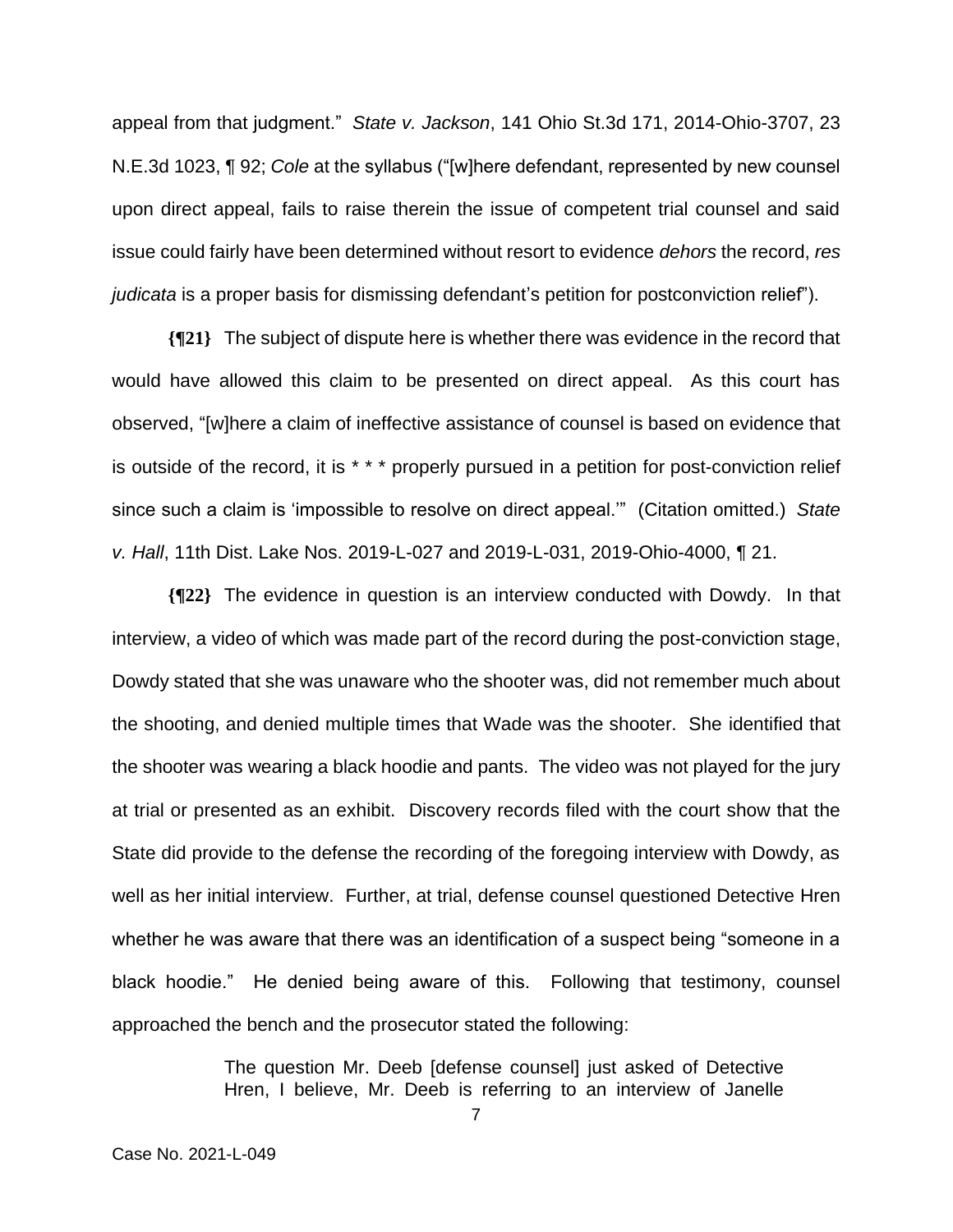Dowdy, that was with Detective Moon at the Sheriff's Office, who is no longer with the Sheriff's Office, but who had previously been employed with the Sheriff's Office. This was conducted on February 15th \* \* \* 2018[.] Your Honor, that is detailed in Detective Moon's supplemental report that was provided to defense and in there Janelle Dowdy -- this is her second interview. She was initially interviewed at the hospital and then initially when she was interviewed she repeatedly identified Eugene Wade as the shooter.

There was an allegation that she had been paid off and then she came in and she was saying it was somebody in a black hoodie and jeans. And she said that someone had told her -- now she explained that somebody told her that Eugene was the shooter because she was agitated in the car and she didn't know if it was him shooting. So this person that Mr. Deeb asked the detective about as a suspect that was brought up with the black hoodie and jeans I think is the same person who she identified as Eugene Wade and I think that because the question was asked, introduced the possibility of that, someone identified somebody else, that's the same person identified as the Defendant. So I think that opens the door for me to ask Detective Hren.

The court responded that "Detective Hren didn't even know about this at all" and "there is no evidence of that and this witness wouldn't even know what you're talking about." No further action was taken.

**{¶23}** Ohio courts have held that, for a defendant "to avoid dismissal of the petition by operation of res judicata, the evidence supporting the claims in the petition must be competent, relevant, and material evidence outside the trial court record, and it must not be evidence that existed or was available for use at the time of the trial." *In re B.C.S.*, 4th Dist. Washington No. 07CA60, 2008-Ohio-5771, ¶ 14; *State v. Mills*, 5th Dist. Tuscarawas No. 2008 AP 08 0051, 2009-Ohio-5654, ¶ 93 ("[e]vidence offered *de hors* the record must be more than evidence which was in existence and available to the appellant at the time of the trial and which could and should have been submitted at trial if the appellant wished to make use of it"). Similarly, in the present matter, the evidence in question was available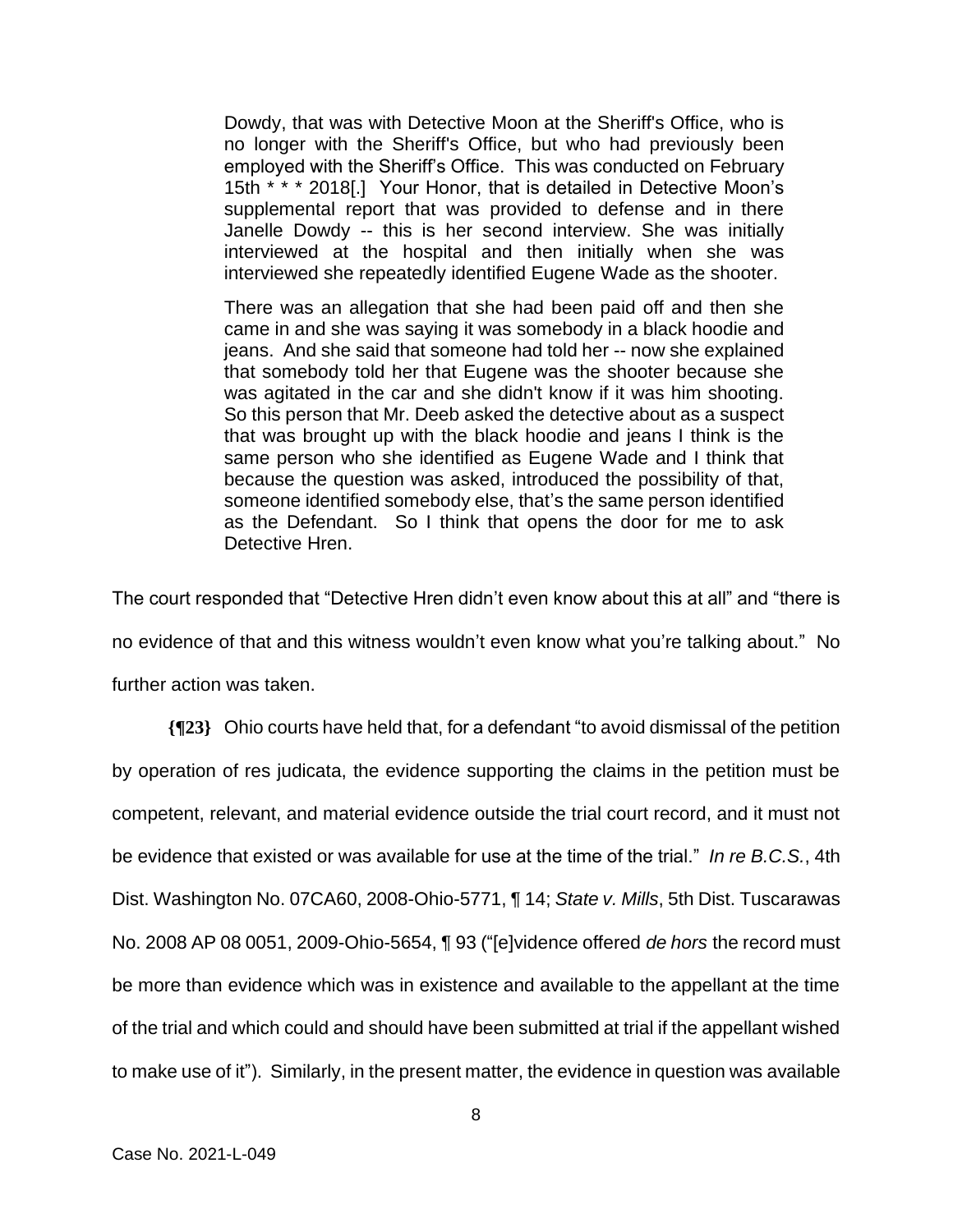to Wade at the time of trial.

**{¶24}** Wade argues, however, that this issue could not have been reviewed by the appellate court on a direct appeal since the interview would not have been available to the court, having not been made part of the record. *See State v. Martin*, 2d Dist. Montgomery No. 27844, 2018-Ohio-3505, ¶ 13 (where a claim for postconviction relief relies on statements made to police that "were not part of the record on direct appeal," res judicata did not apply).

**{¶25}** This issue could have been raised and reviewed on direct appeal. The statement of the prosecutor conveys that there is a separate video in which the victim gave a conflicting statement, indicating that there was an allegation the victim had been "paid" off and stated the shooter was "somebody in a black hoodie and jeans." From the video, Wade appears to be wearing a jacket with lighter colored sleeves and no hood. Further, the prosecutor indicated that, in contrast with her prior repeated identification of Wade, Dowdy "now explained that somebody told her that Eugene was the shooter because she was agitated in the car and she didn't know if it was him shooting." It is evident from this statement both that defense counsel was fully aware of the other interview and that appellate counsel reviewing this matter should have also been made so aware from a review of the record.

**{¶26}** Wade emphasizes that a review on direct appeal could not have been properly conducted because the interview gives a more accurate picture of its content and whether further action should have been taken by defense counsel to have the video admitted and seek Dowdy to testify at trial. If we were to decide the case on the merits and presuming res judicata does not apply, we do not find that Wade can prevail on a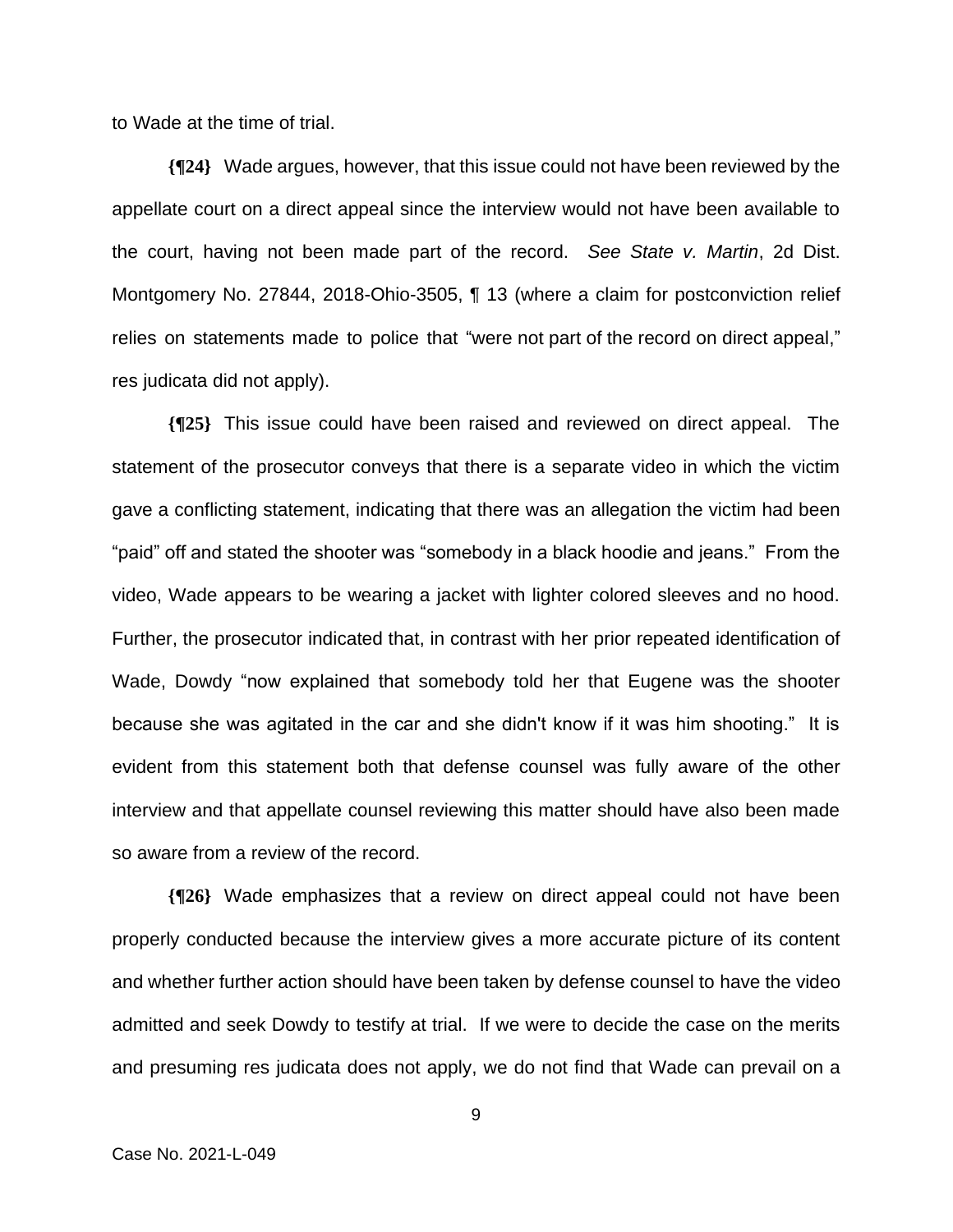claim of ineffective assistance of counsel.

**{¶27}** In order to succeed on such a claim, Wade must demonstrate both that counsel was ineffective and that this resulted in prejudice. *Cole*, 2 Ohio St.3d at 114, 443 N.E.2d 169. Where there is overwhelming evidence of a defendant's guilt, prejudice does not result from trial counsel's alleged ineffectiveness and reversal is not warranted. *State v. Robinson*, 10th Dist. Franklin No. 20AP-128, 2021-Ohio-3496, ¶ 54 (the appellate court determined, in light of the overwhelming evidence of a defendant's guilt, that it need not consider trial counsel's alleged ineffectiveness since no prejudice could result); *see State v. Trimble*, 122 Ohio St.3d 297, 2009-Ohio-2961, 911 N.E.2d 242, ¶ 175 ("there is no likelihood that Trimble was prejudiced by the mention of his prior conviction because of the overwhelming evidence establishing his guilt"). Here, the testimony of Ray'Mond demonstrated that he saw Wade before the shooting and no one else was in the parking lot. The video showed Wade, who was identifiable from witness testimony of the events, exiting the club immediately after Christina, Ray'Mond and Dowdy, and running after their vehicle to the road, which is where testimony indicated the shooting took place. There is nothing in the video to show another person in the vicinity of the vehicle at the time of the shooting. The evidence indisputably shows Dowdy suffered a gunshot wound while in the vehicle. Multiple audio recordings of Christina's phone calls to 911 and her child's father were placed into evidence in which she identified Wade as the shooter several times. Significantly, when addressing Wade's manifest weight challenge in the direct appeal, this court specifically held that "[t]he jurors in the matter sub judice were presented with overwhelming evidence from which they could reasonably conclude that Wade committed the charged crimes." *Wade*, 2020-Ohio-2894, at ¶ 42.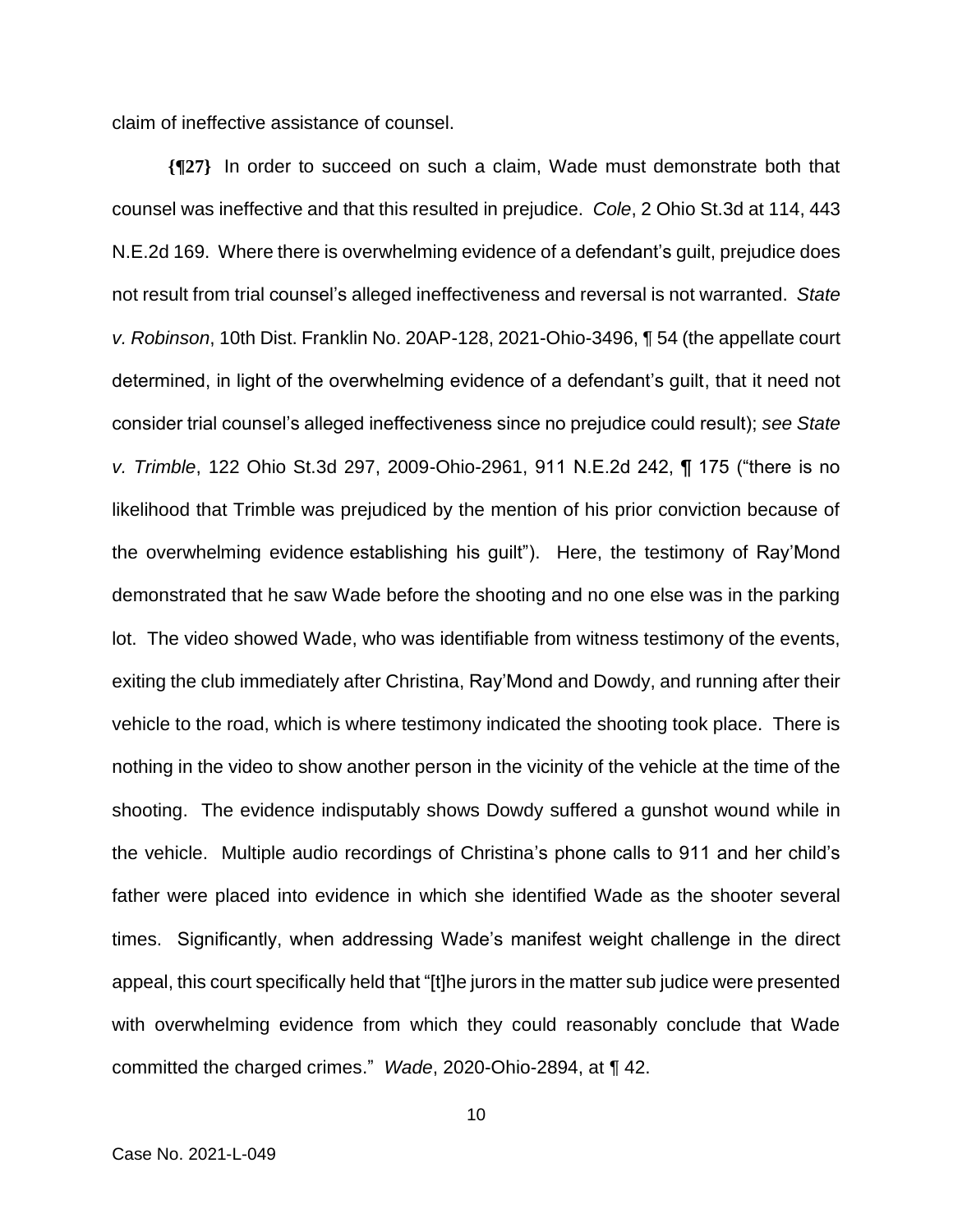**{¶28}** The first assignment of error is without merit.

**{¶29}** In his second assignment of error, Wade contends that the State misrepresented evidence and improperly argued at trial that Dowdy identified no other suspects when there was evidence to show that Dowdy had made a statement about another suspect.

**{¶30}** To address allegations of prosecutorial misconduct, we "must determine (1) whether the prosecutor's conduct was improper and (2) if so, whether it prejudicially affected [the defendant's] substantial rights." *State v. LaMar,* 95 Ohio St.3d 181, 2002- Ohio-2128, 767 N.E.2d 166, ¶ 121. "[P]rosecutorial misconduct alone does not require a new trial." *State v. Hamad*, 11th Dist. Trumbull No. 2017-T-0108, 2019-Ohio-2664, ¶ 123. "The conduct of a prosecuting attorney during trial cannot be made a ground of error unless the conduct deprives defendant of a fair trial." *State v. Apanovitch*, 33 Ohio St.3d 19, 24, 514 N.E.2d 394 (1987), citing *State v. Maurer*, 15 Ohio St.3d 239, 266, 473 N.E.2d 768 (1984). "[I]t must be clear beyond a reasonable doubt that, absent the prosecutor's comments, the jury would have found defendant guilty." *Maurer* at 267.

**{¶31}** Wade's argument that the State's alleged misrepresentation of the contents of Dowdy's interview could not have been raised on direct appeal and subject to res judicata has merit. To determine whether the State's characterization of the video was false, it is necessary to be able to review the video, which was not part of the appellate record in the direct appeal. While the lower court denied the post-conviction petition solely on the ground of res judicata, reversal is not warranted since there are no substantive grounds for relief on the merits of the claim and, thus, no post-conviction relief can be granted nor was a hearing necessary on Wade's petition.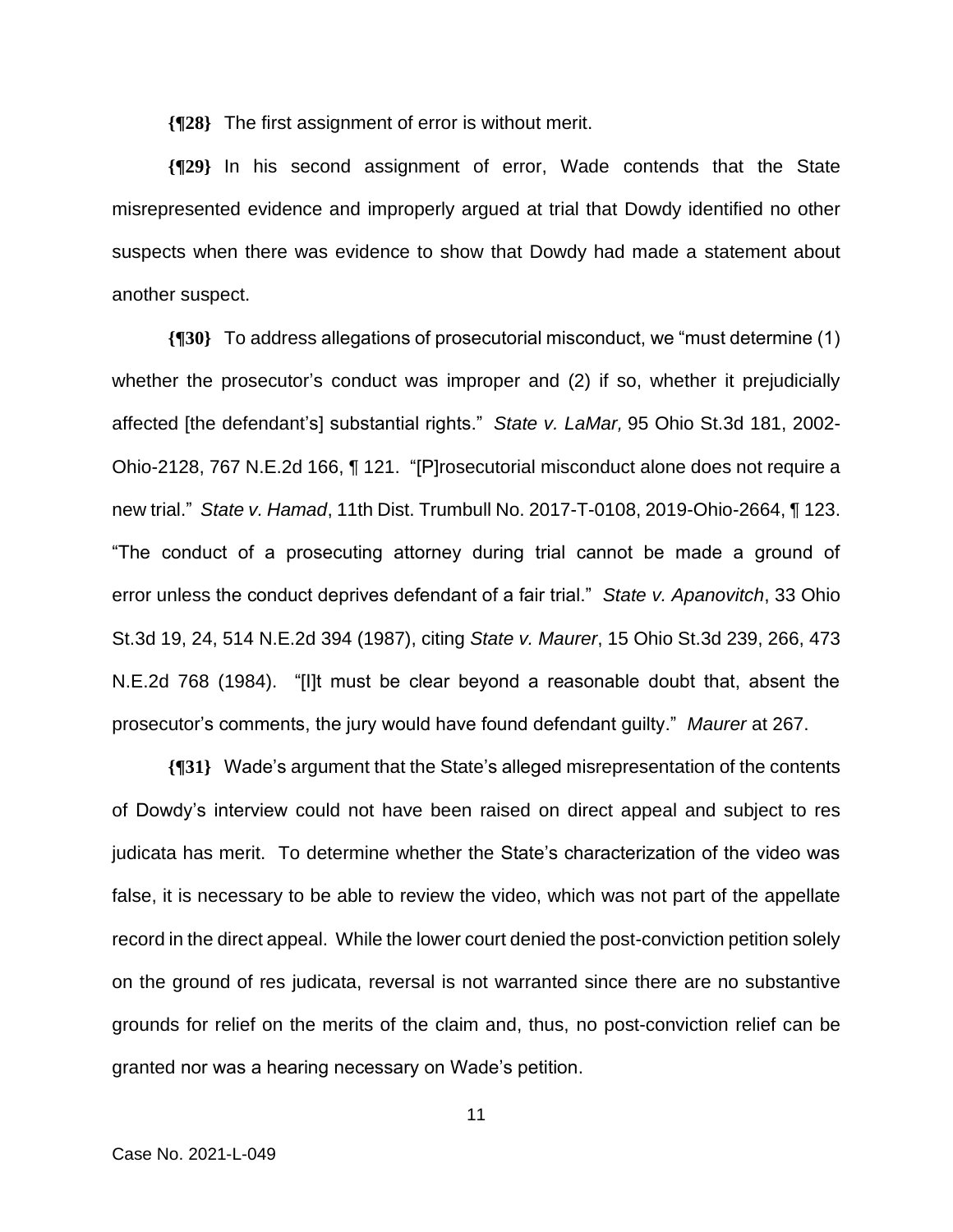**{¶32}** Considering the merits of Wade's claim, he argues that the prosecutor allowed testimony that was untrue and misrepresented evidence. It is accurate that "[a] prosecutor has a duty to ensure that a criminal defendant receives a fair trial, which includes obligations to refrain from knowingly using perjured testimony and to correct testimony known to be false" and that, "[u]nder certain circumstances, a prosecutor's failure to meet these obligations might constitute prosecutorial misconduct." *State ex rel. Sands v. Coulson*, 163 Ohio St.3d 275, 2021-Ohio-671, 169 N.E.3d 663, ¶ 8. Here, the prosecution did correctly state to the court that Dowdy had given conflicting testimony. As the State argues, it appears the prosecutor believed that Dowdy's statement about the man in the black hoodie referred to Wade, given he was the only person who appeared from the video to be present at the time of the shooting. While he could have been clearer in describing that Dowdy had essentially recanted her accusation against Wade, the prosecutor brought this argument forward while contending that the questioning by the defense opened the door for other evidence and/or questions relating to Dowdy's statements. The fact that the prosecutor characterized the evidence according to his interpretation does not amount to misconduct. Further, the statement itself was included in discovery, the defense had the chance to review it, and it could have advanced to the court and jury any relevant argument regarding this interview. The prosecution "allowing" Hren to give false testimony that he was unaware of the statement regarding the suspect in the black hoodie lacks merit as well since there is nothing in the record to indicate Hren gave false testimony. Of note, the trial court judge observed that Hren appeared to be unaware of the potential other suspect.

**{¶33}** Wade also argues that a *Brady* violation occurred. A Brady violation occurs